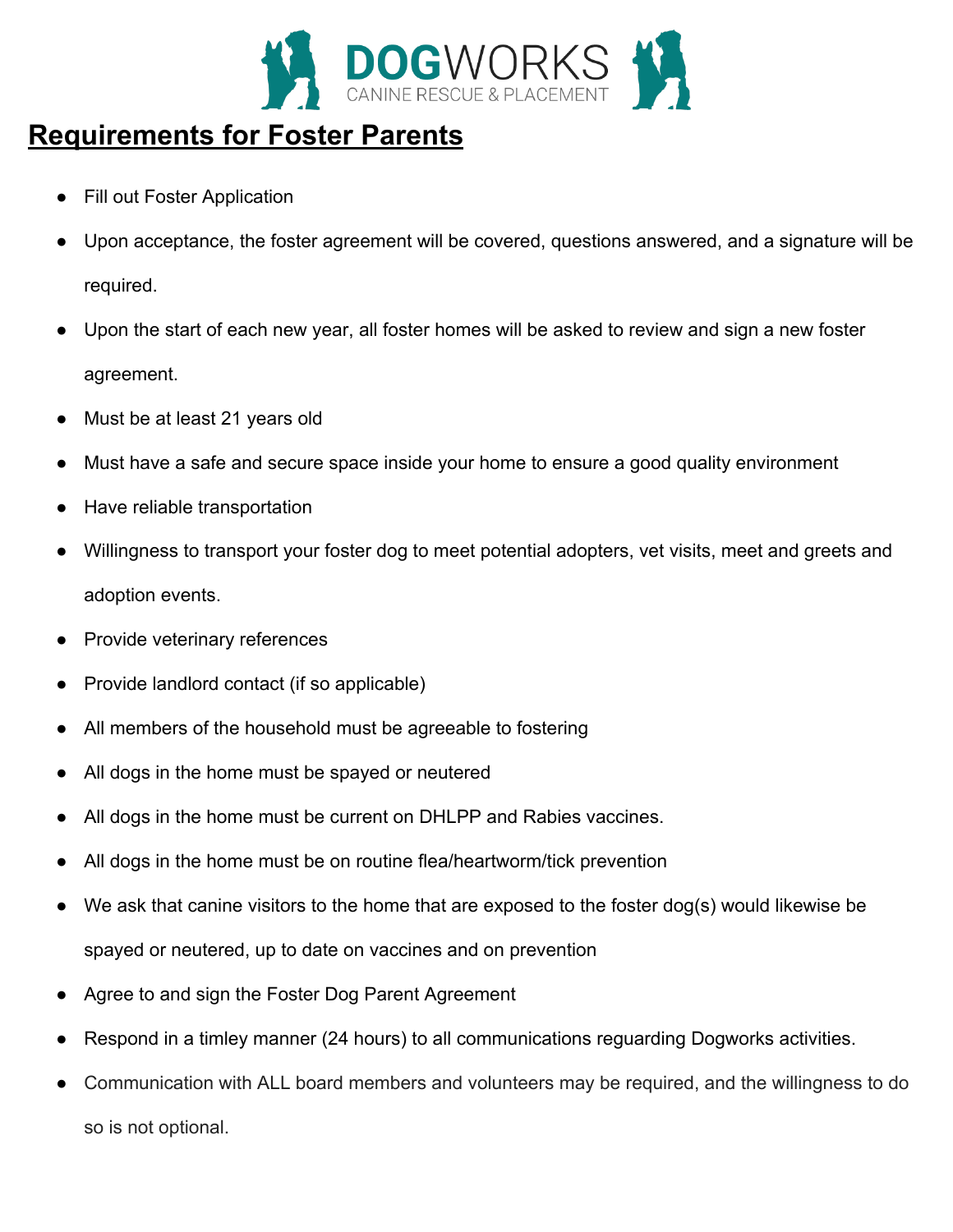- Open, consistent, and clear communication from fosters to Dogworks is vital to successful permanent placement and your foster experience.
- We may also ask you meet potential pre-screened adopters at your home, adopter's home or at a neutral location
- Read and follow the Foster Manual
- Please remember that you are representing Dogworks and all the humans and canines in the rescue. You will need to conduct yourself in a professional and positive manner. Disrespect, prejudice and slander will not be tolerated.

# **Expectations for Foster Parents**

- Provide daily care including food, water, socialization, and a clean, safe environment
- Attend Meet & Greets whenever possible
- Socialize and exercise your foster dog
- Communicate with adoption team and potential adopters to ensure a good match between the dog and their adoptive family (understanding your dog's temperament and activity needs)
- Provide age appropriate training to move your foster dog toward being a well-behaved indoor companion
- As a foster parent, you are asked to help make the dog its "most adoptable-self." This might mean working on: house-training, leash-pulling, basic manners, commands, and providing controlled and positive exposure to new places and people.
- Please keep in mind, these dogs are coming from highly stressful situations and have been in multiple homes that each have their different rules and schedules.
- We expect fosters to be patient and understanding, use positive reinforcement only and never excessive force or physical punishment.
- We ask our fosters take many pictures and videos of their dog to help us promote them.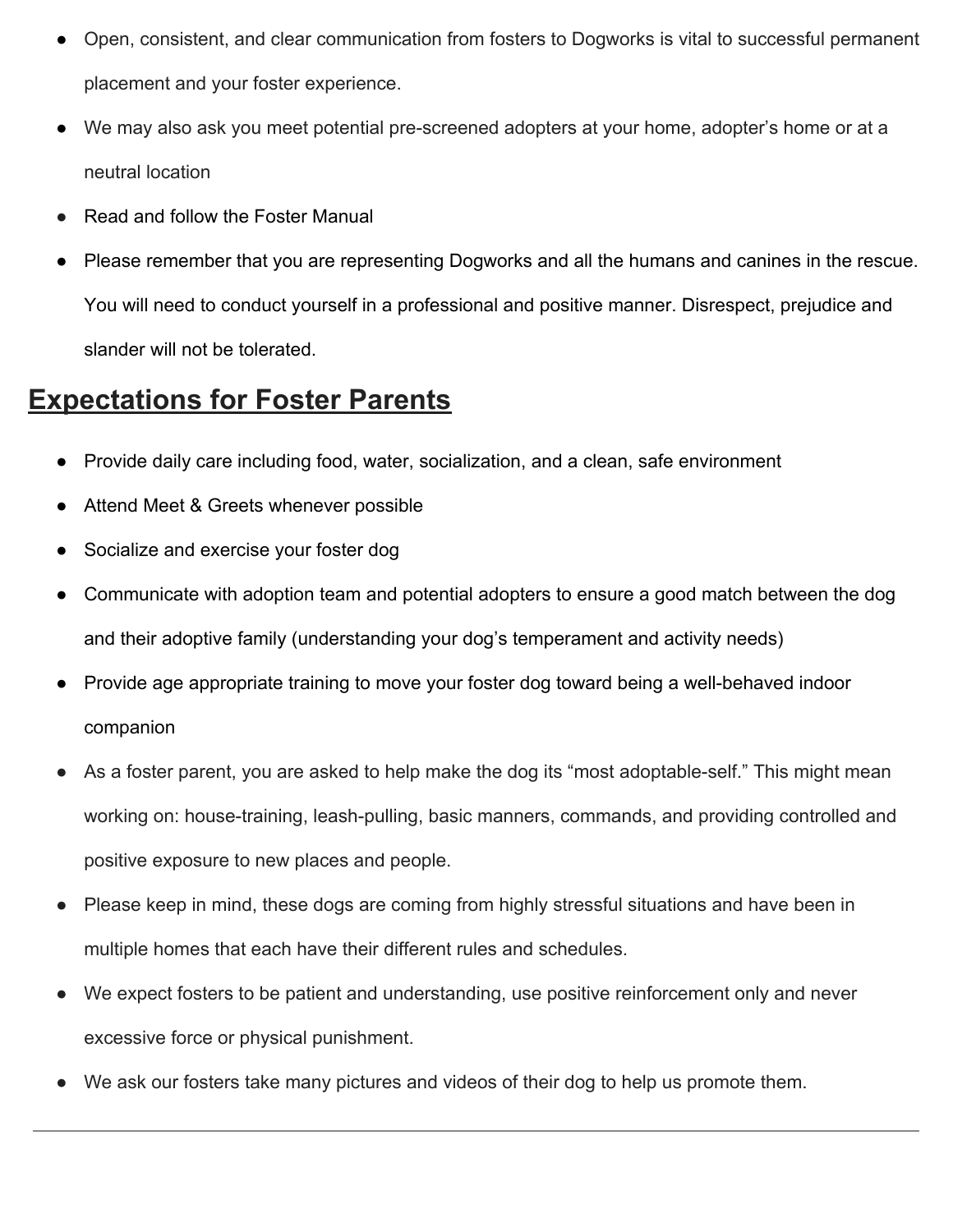Dogworks, and the following individual(s) **with all and the example of the set of the set of the set of the set o**<br>  $\frac{1}{2}$ , (hereinafter "Foster."). **WHEREAS**: Foster wishes to foster one or more animals for Dogworks, Inc. This executed Foster Agreement is binding for any and all future animals fostered for Dogworks, Inc. If there is a break in the fostering of more than one year, a new agreement will be executed by all parties.

## **Please initial the following:**

# **\_\_\_\_\_\_\_Compassionate and Appropriate Care:**

- Foster will provide appropriate care for every Foster Dog that is taken into their home, until the Foster Dog has been successfully placed in a permanent home or, in the event this foster placement does not work out for any reason, until the Foster Dog is placed into another Foster home.
- Foster will provide the care without expectation of reimbursement for any normal and customary out-of-pocket expenses. Dogworks covers 100% of all medical care.
- Food will be provided when available (it is not always available). Dogworks asks that you notify the fostor coordinator if you will be feeding food other than the food provided by Dogworks. The Medical Coordinator will advise the Foster if a specialized diet or feeding plan is necessary.
- This care shall include, but is not limited to, loving and humane treatment, proper and nutritional foods, regular exercise, and appropriate toys. Foster will also provide at all times fresh water, shelter from adverse weather and temperature extremes, a safe fenced yard, and when necessary, all necessary and appropriate medication provided by Dogworks.

# **\_\_\_\_\_\_\_Training/Helping Foster Dog to Become More Adoptable**:

- Foster will be patient and tolerant at all times while fostering. Foster acknowledges that one of their primary goals in fostering is to help the Foster Dog become more adoptable.
- Foster agrees to work with the Foster Dog on house- and crate-training, if necessary, and to address anything else which will help to make the Foster Dog more adoptable.
- Foster will not employ harsh training methods, will never physically or emotionally abuse the Foster Dog, and will not let any other person or animal physically or emotionally abuse the Foster Dog. **\_\_\_\_\_\_\_Grooming:**
- Foster will provide regular grooming of the Foster Dog to include bathing, brushing the coat, cleaning the ears, trimming nails, and cleaning nose flaps and tear residue.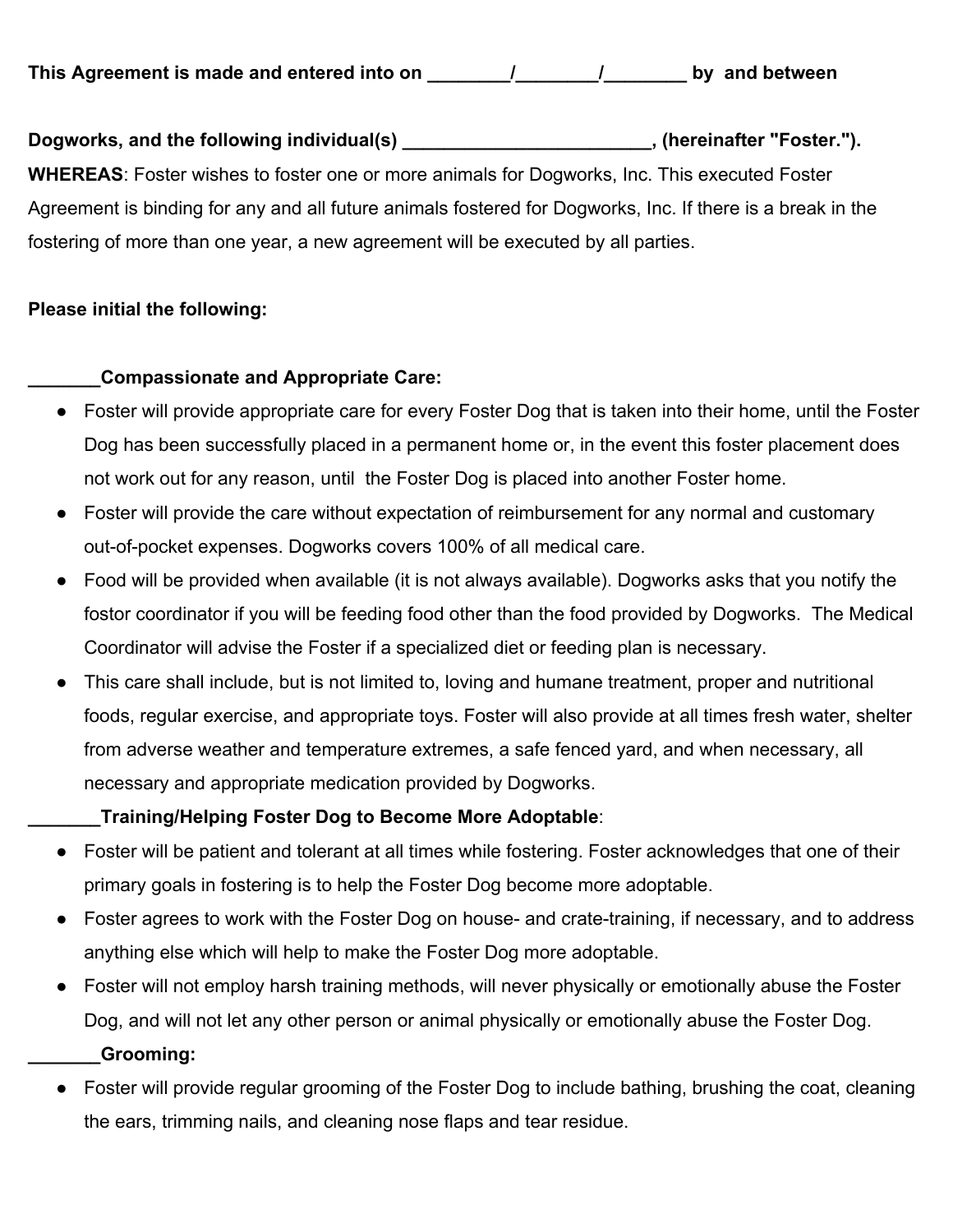#### **\_\_\_\_\_\_\_Indoor Only Dog:**

● Foster agrees to keep the Foster Dog as an "indoor only" dog (living inside the home), and the Foster Dog will not be left outside at any time without proper adult supervision or when no one is at home.

## **\_\_\_\_\_\_\_Medical Expenses:**

- Foster will advise Dogworks of any medical expenses over and above the standard vet care Dogworks provides. Standard care includes, but is not limited to: DHLPP, Bordetella, Rabies vaccine, spay/neutering, heartworm prevention, flea and tick prevention, deworming, and microchip installation. Foster dogs over 6 months of age will be tested for heartworm disease, ehrlichiosis, Lyme disease, and anaplasmosis. Any symptomatic dog will also be tested.
- Foster will not authorize veterinary treatments, procedures, or medications without the prior approval and authorization of the medical coordinator.

#### **\_\_\_\_\_\_\_Standard Medical Treatment:**

● Foster will notify Dogworks if any medical treatment becomes necessary during the time they are fostering and will obtain necessary medical treatment as soon as needed, after notification to, and approval by the Medical Coordinator.

#### **\_\_\_\_\_\_\_Emergency Medical Treatment:**

● If the Foster Dog needs emergency (life-saving) medical treatment, Foster will provide necessary emergency care immediately, with no required pre-approval by Dogworks. If emergency is not life-threatening, foster must first get approval from the Medical Director.

## **\_\_\_\_\_\_\_Administration of Medications/Supplements:**

Foster agrees never to administer medications of any kind without prior approval from a Dogworks-approved vet or the Medical Coordinator. This shall include, but is not limited to, aspirin, vitamins, supplements, flea or heartworm preventative, and prescription medications.

## **\_\_\_\_\_\_\_Collar and ID Tags:**

● Foster will make certain that the Foster Dog is wearing a martingale collar or harness that securely fits and that the identification tag provided by Dogworks is securely fastened to the collar at all times.

## **\_\_\_\_\_\_\_Never Off-Leash:**

- Foster agrees that at no time will the Foster Dog be allowed to be off-leash outside of a fenced area. **\_\_\_\_\_\_\_Strangers and/or Unknown Dogs:**
- Foster will not allow strange people or animals people or animals unknown to the Foster Dog to approach the Foster Dog without being in full control of the Foster Dog and the situation.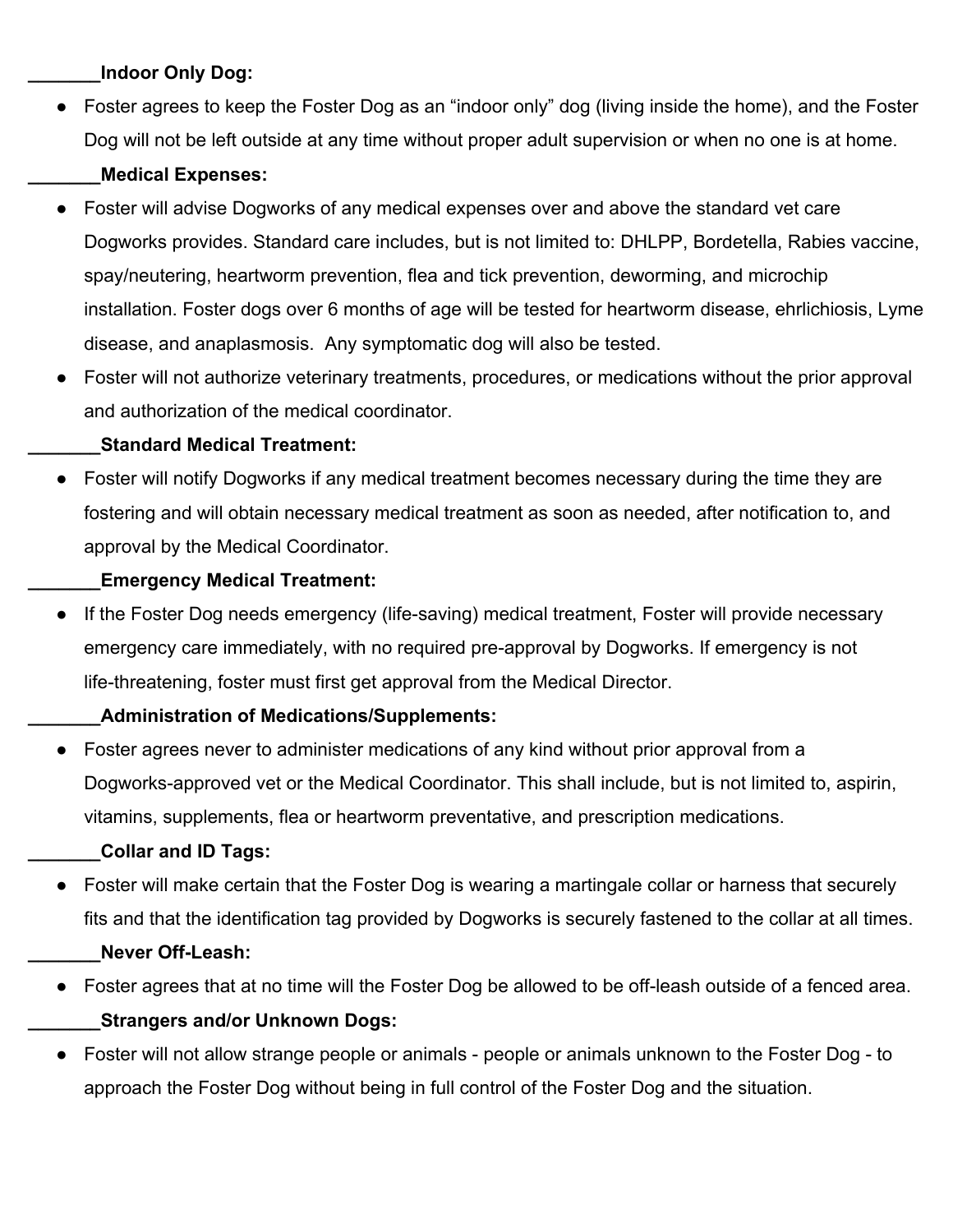#### **\_\_\_\_\_\_\_Cooperation with Permanent Placement:**

• Foster will work cooperatively with Dogworks to find the Foster Dog a permanent, loving home as quickly as possible after the Foster Dog is ready for adoption. Re-homing process includes application review, phone interviews, home check and adoption (if distance permits), and follow-up.

## **Foster Option to Adopt:**

The Foster Home shall have the first option to adopt their Foster Dog. If Foster decides they would like to adopt the Foster Dog, Foster understands and accepts that the procedure for adoption will be the same for them as it would be for any other applicant.

## **\_\_\_\_\_\_\_Visits from Prospective Adopters:**

● Foster understands and accepts that prospective adopters need to visit the Foster Dog before adoption. With prior notice, Foster agrees to facilitate a meeting between Foster Dog and potential adopter, be that in the home of either party or at a central location.

# **\_\_\_\_\_\_\_Lost, Stolen or Death of Foster Dog:**

● If the Foster Dog is lost, stolen, or dies, Foster shall notify Dogworks immediately.

# **\_\_\_\_\_\_\_Right to Inspection:**

● Foster grants Dogworks and its representatives the right to inspect the Foster Dog's environment and living arrangements at any reasonable time while they are fostering. Foster agrees not to withhold access to the Foster Dog or the Foster Dog's medical records from Dogworks.

# **\_\_\_\_\_\_\_Sole Property of Dogworks:**

- Foster understands and accepts that the Foster Dog is and shall remain the sole property of Dogworks at all times.
- Foster further understands and acknowledges that Foster does not have any right or authority to keep or place the Foster Dog in any other home or with any other individual or in boarding, at any time.
- Temporarily or permanently moving the Foster Dog to, or placing the Foster Dog in, any other home or in boarding can only be done with the full knowledge and approval of Dogworks, which must be done in advance of moving.

## **\_\_\_\_\_\_\_Representations:**

● Foster understands and accepts that Dogworks makes no representations or warranties regarding the health, temperament, behavior and/or previous ownership of the Foster Dog.

## **\_\_\_\_\_\_\_Hold Harmless:**

- Foster fully understands and agrees to assume all risks involved in any and all activities, tasks or duties performed for Dogworks in a volunteer capacity.
- Foster understands that the behavior of domestic animals may be unpredictable and may result in serious personal injury or death as well as extensive property damage.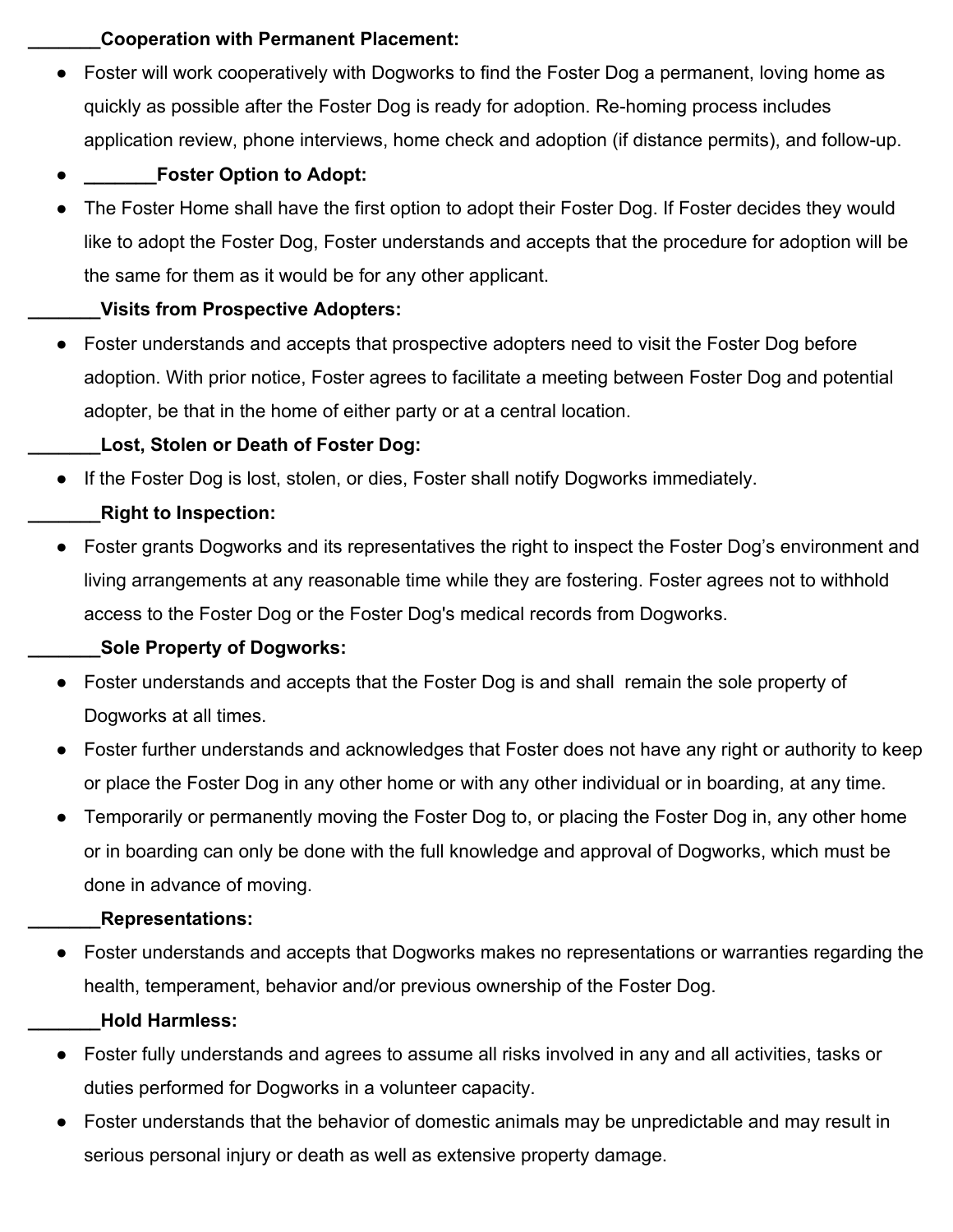Foster understands that while they are acting within the scope of their duties as a Foster family for Dogworks, and agrees to release, discharge and hold Dogworks harmless from any and all liability, claims and damages arising out of or as a consequence of any personal injury or legal damages that may result to members of the public as a result of any activity performed within the scope of the Foster family and volunteer activities for Dogworks provided they are performed in accordance with Dogworks's Foster policies and procedures.

## **\_\_\_\_\_\_\_Communication of Other Issues:**

● Foster will immediately notify Dogworks of any problems or difficulties resulting from taking care of the Foster Dog.

# **\_\_\_\_\_\_\_Legally Binding Agreement:**

● No provisions of this Agreement may be altered, modified or in any way changed unless the same is in writing and agreed upon between the Foster and Dogworks.

# **\_\_\_\_\_\_\_Default of Agreement:**

● Foster agrees that if they are found to be in default of any of the provisions of this Agreement, the Foster Dog may be removed from the Foster Home immediately, with no prior notice, and they further agree not to withhold the Foster Dog.

# **\_\_\_\_\_\_\_Recourse for Breach of Agreement:**

- If the Foster breaches this Agreement, Dogworks will be entitled to enforce its rights by an action for specific performance.
- Foster agrees to pay all expenses incurred by Dogworks in enforcing its rights under this Agreement, including reasonable attorney's fees.
- This Agreement contains the entire agreement by and between the parties, unless amended in writing by all parties.

## **\_\_\_\_\_\_\_Dissolving Foster Position:**

- If, for any reason, Foster is not able to continue fostering, Foster agrees to notify Dogworks immediately.
- Dogworks will make arrangements for removal of the Foster Dog, and Foster agrees to cooperate in those arrangements.
- Dogworks would appreciate as much notice as possible in order to locate another suitable placement for the Foster Dog.